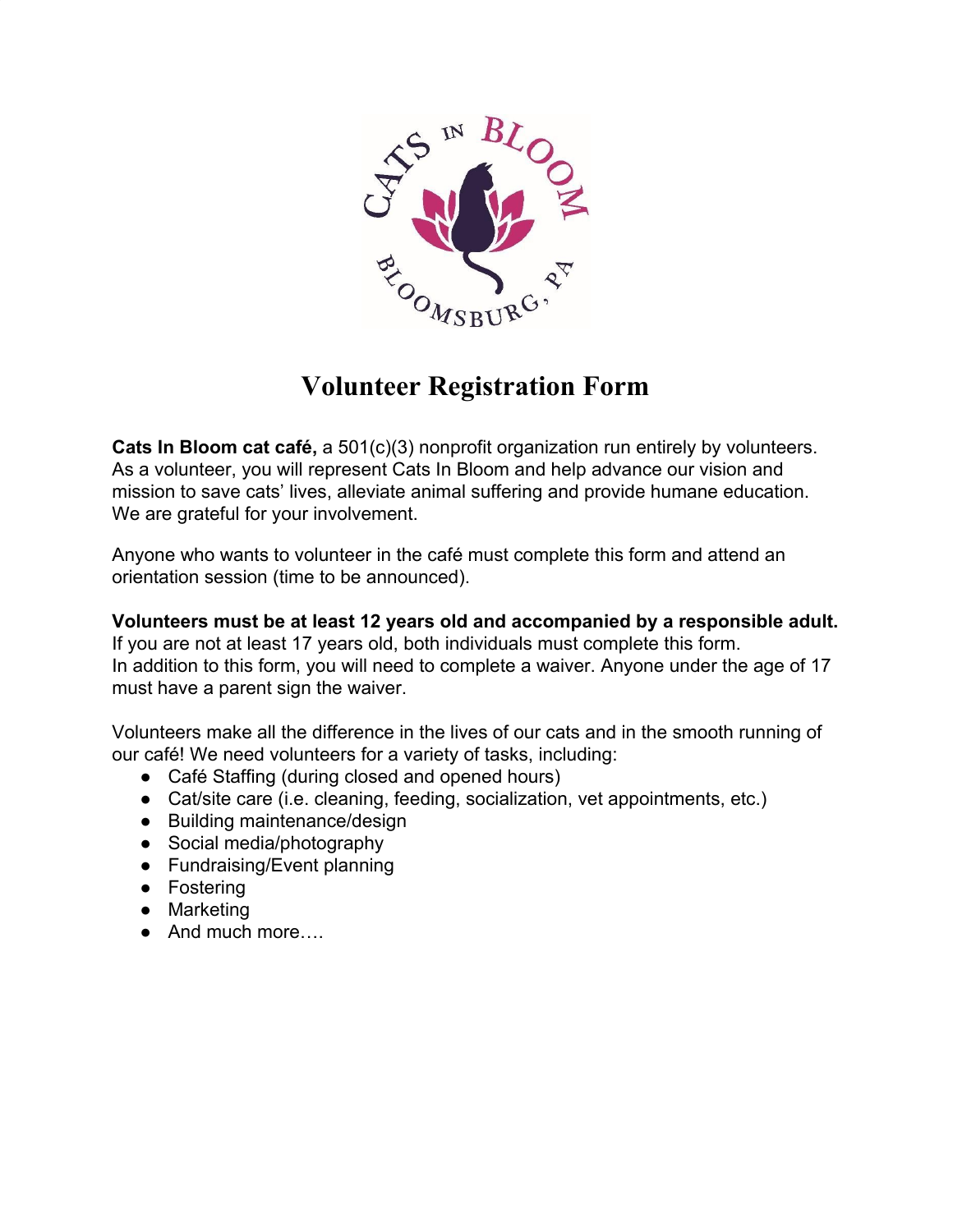## **Please complete the volunteer form in its entirety.**

| Phone: (H)                                               | (C)                                                                                                                                                                                                            |
|----------------------------------------------------------|----------------------------------------------------------------------------------------------------------------------------------------------------------------------------------------------------------------|
|                                                          |                                                                                                                                                                                                                |
| Do you have volunteer experience? Yes _____ No ____      |                                                                                                                                                                                                                |
|                                                          | What prior experience do you have in cat care/cat behavior? ____________________                                                                                                                               |
|                                                          | I can contribute skills/experience in the following (select all that apply)<br>cleaning<br>marketing<br>photography<br>event planning<br>event planning<br>and ther (please specify)<br>other (please specify) |
|                                                          | If you are interested in volunteering specifically at the café, would you prefer during:<br>open hours: ______<br>closed hours: _____<br>either: ____________                                                  |
| If yes, please specify                                   | Do you have any medical condition(s), such as allergies, that could be aggravated by<br>exposure to high concentrations of animals or cleaning products? YES NO                                                |
| <b>Emergency Contact Person</b>                          |                                                                                                                                                                                                                |
|                                                          |                                                                                                                                                                                                                |
| Why are you interested in volunteering at Cats In Bloom? |                                                                                                                                                                                                                |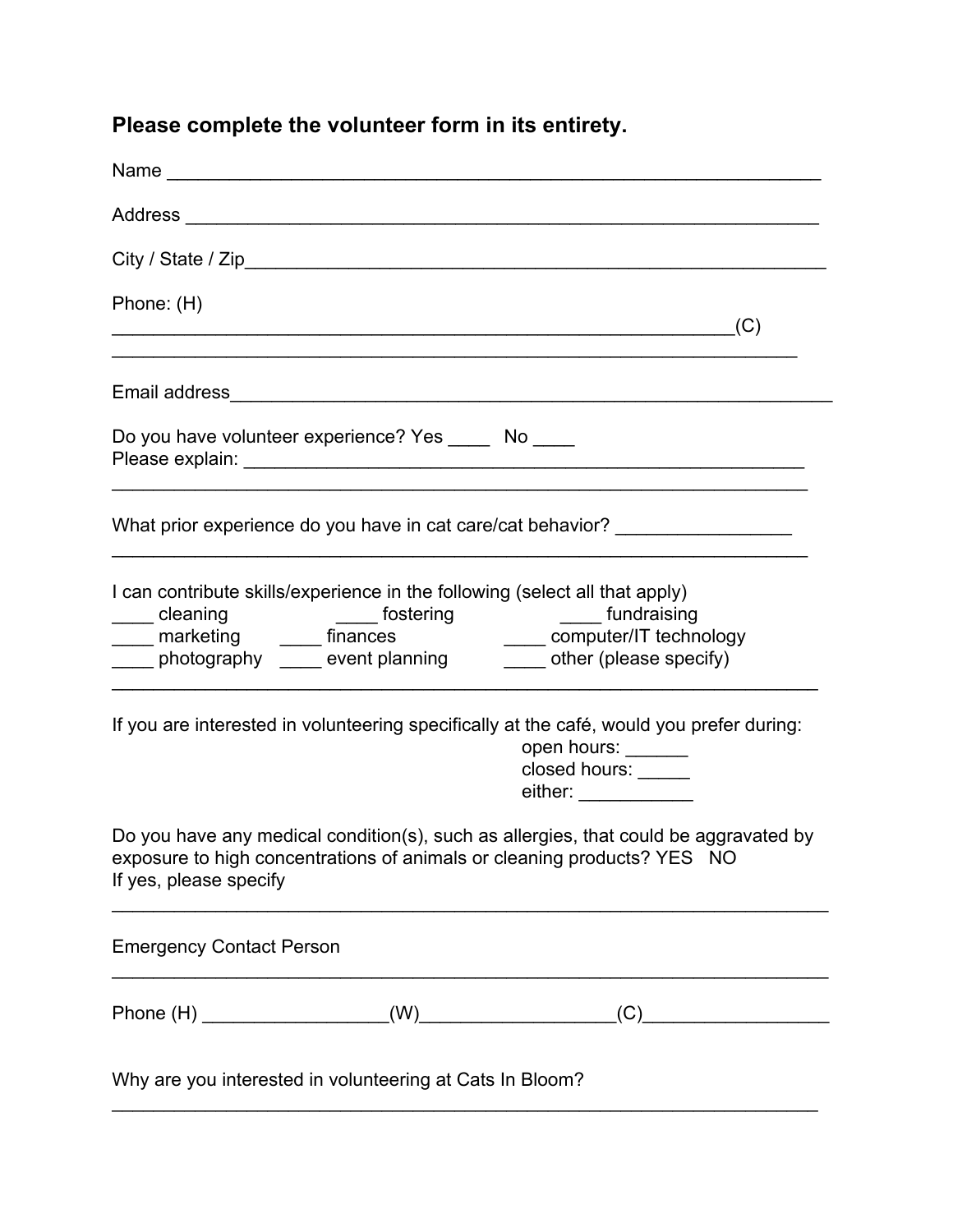Do you need to volunteer to complete a required project/obligation/community service? If so, what is it?  $\Box$ 

Are you requesting to volunteer for community service through the courts of the Commonwealth of Pennsylvania? YES NO If so, what was/were the original charge(s).

Do you own a dog(s) or cat(s)? YES NO

\_\_\_\_\_\_\_\_\_\_\_\_\_\_\_\_\_\_\_\_\_\_\_\_\_\_\_\_\_\_\_\_\_\_\_\_\_\_

If you own a dog and/or cat, what are your responsibilities for them?

| References: (No family members) |
|---------------------------------|
|                                 |
|                                 |
|                                 |
|                                 |
|                                 |
| Phone Number:                   |

\_\_\_\_\_\_\_\_\_\_\_\_\_\_\_\_\_\_\_\_\_\_\_\_\_\_\_\_\_\_\_\_\_\_\_\_\_\_\_\_\_\_\_\_\_\_\_\_\_\_\_\_\_\_\_\_\_\_\_\_\_\_\_\_\_\_\_\_\_\_

## Cats In Bloom Volunteer Agreement

If accepted as a Cats In Bloom volunteer, my signature below indicates that I have read, understand, and agree to the following:

- I will treat all animals, other volunteers and the public with respect, and I will work as a team member with all.
- I will abide by all Cats In Bloom policies and procedures and follow the directions/instructions of the cafe.
- I agree to be supervised by any appropriate volunteer and will report any problems that arise directly to the appropriate person.
- I understand the possible risk of bringing home illnesses from the cafe to personal pets or vice versa and must have current vaccinations for animals at home.